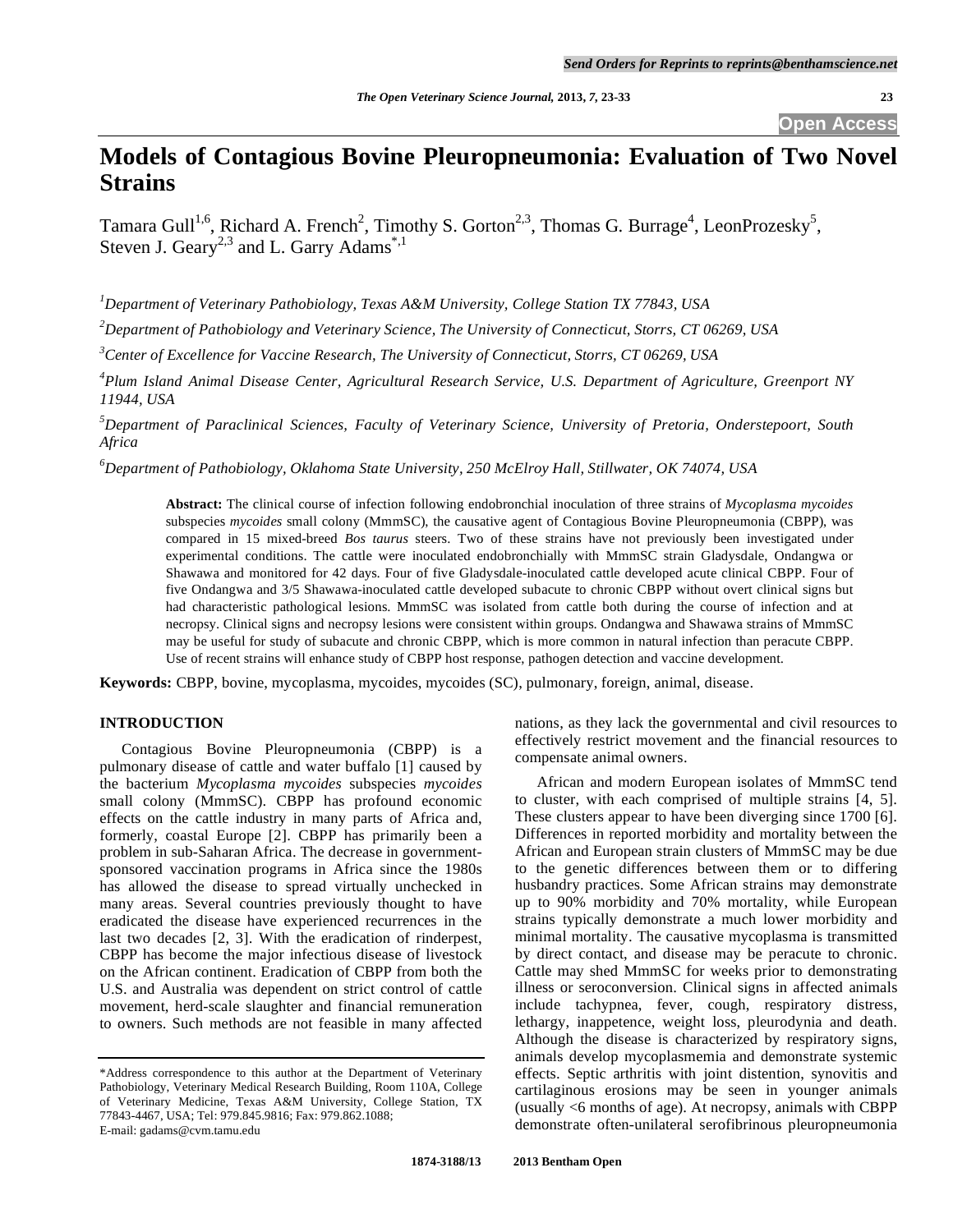characterized by severe interstitial edema and fibrosis [1, 7]. The lungs are often reported to have a marbled appearance due to thickening of interlobular septae and color changes. The chronic form of CBPP may occur upon initial infection or following either acute or subacute disease and may result in the development of encapsulated infected sequestrae within pulmonary tissue in up to 80% of survivors [8]. Sequestrae are believed to be one of the methods by which CBPP is maintained in cattle populations, as animals with sequestrae may periodically shed MmmSC [9]. Inapparently infected cattle are also known to contribute to the maintenance of the disease in populations.

 As no curative treatment for CBPP exists, vaccination is the control method of choice at this time. Vaccination strategies have been employed against CBPP for over 100 years. Multiple vaccine formulations have been developed, but all have drawbacks including the induction of undesirable side effects and lack of consistent protective or long-lived immunity [10]. The currently in-use T1/44 attenuated vaccine requires annual revaccination for protection, which is economically and logistically impractical in many affected countries [2]. Investigation is ongoing toward specific-component vaccines for CBPP [11], but efforts are hampered by the expense and logistical difficulty of conducting field trials.

 Antimicrobial treatment has been attempted in CBPP, but has not been found to eradicate the mycoplasma despite *in vitro* sensitivity [12, 13]. However, antimicrobial administration may decrease the numbers of mycoplasma shed by infected cattle [14, 15] and thus reduce the chances of disease transmission.

 Most *in vivo* studies of CBPP have used cattle, as it has proven extremely difficult to cause disease in other ruminant species. Mouse models have been used, particularly in vaccine studies, but mice fail to develop the characteristic lesions of CBPP and researchers instead rely on the induction of mycoplasmemia to evaluate response [16, 17]. *In vitro* models have been developed but are limited in application [18, 19]. Multiple bovine models have been used for infection, including direct contact, blind endotracheal or endobronchial inoculation and nasal inoculation [20-24]. Previous models inoculated various growth media (minced lung, agar, Hayflick medium, etc.) in addition to the bacterial isolate, and bacterial numbers were variable [21, 24-26]. Inocula could not be quantified in models of direct contact infection. Species, breed or type of cattle were frequently not reported, and some studies of natural infection did not report strain type of the organism beyond 'naturally-occurring field strain'. Dose dependence has been cited as a factor in both disease induction and vaccine efficacy [27-29]. Inoculation of cattle by direct routes (nasal or endobronchial) allows accurate determination of both quantity of organism and incubation period. Infection of cattle with field strains of MmmSC exhibiting differing virulence under the same experimental protocol should permit better comparison of the effects of these strains on the bovine host.

 The central hypothesis for this study was that more recent African MmmSC field strains cause a milder subacute to chronic CBPP disease phenotype as compared to the severe

acute disease phenotype caused by the Australian Gladysdale strain under standardized experimental conditions. The goal of this study was to infect groups of cattle with identical numbers of three different strains of MmmSC and to compare their clinical responses, death versus recovery, and pathologic lesions at necropsy. This study, which used both high and low-virulence strains, produced both acute and chronic disease phenotypes. Side-by-side evaluation of acute and chronic phenotypes of CBPP infection should facilitate more relevant comparisons between the models that may suggest enhanced avenues of investigation of disease pathogenesis, diagnostic techniques and host immune response.

# **MATERIALS AND METHODS**

## **Experimental Animals**

 All experimental protocols were approved by the United States Department of Agriculture/ Department of Homeland Security (USDA/DHS) Plum Island Foreign Animal Disease Center (PIADC) Animal Care and Use Committee. Outbred *Bos taurus* steers between 6-8 months of age were obtained from a commercial source. No animals showed signs of respiratory disease prior to the start of the study. Animals received an initial physical evaluation by a board-certified large animal internist and anthelmintic treatment with ivermectin (200 μg/kg SQ) before being used for the study. All steers were tested for CBPP antibodies using the complement fixation test (CFT) and were negative. Animals were acclimated to the experimental rooms for three weeks prior to the start of the experiment. They were housed in groups of five in separate rooms of the indoor biocontainment facility at PIADC. Antibiotic-free alfalfa pellets and water were provided *ad libitum*. Pens were cleaned daily. All animals were observed by experienced husbandry staff daily. Rectal temperatures were taken weekly prior to inoculation and daily thereafter. Temperatures, clinical signs of illness and attitude were recorded on daily observation sheets.

# **Sample Collection**

 Individual steers were restrained in a chute and headgate. Blood samples were obtained via jugular venipuncture. Nasal swabs for culture and polymerase chain reaction (PCR) were obtained using a sterile guarded rayon veterinary uterine culture swab. Prior to inoculation with MmmSC, all cattle underwent endoscopic bronchalveolar lavage (BAL) using a 1.6m video colonoscope. The endoscope was introduced through the right nostril and visually guided through the larynx and into the right caudal lung lobe until bronchial size prevented further advancement. Endoscopic photographs were used to verify placement of the endoscope during each sampling procedure. Two 60 ml aliquots of sterile physiologic saline were instilled through a sterile single-use double-guarded aspiration catheter threaded through the biopsy channel of the endoscope. One 2ml aliquot of recovered fluid was used for culture and PCR of MmmSC. The endoscope was disinfected prior to use on the next animal. Following the sampling of all cattle in a treatment room, the endoscope was sterilized in glutaraldehyde solution. A dedicated endoscope was used in each room.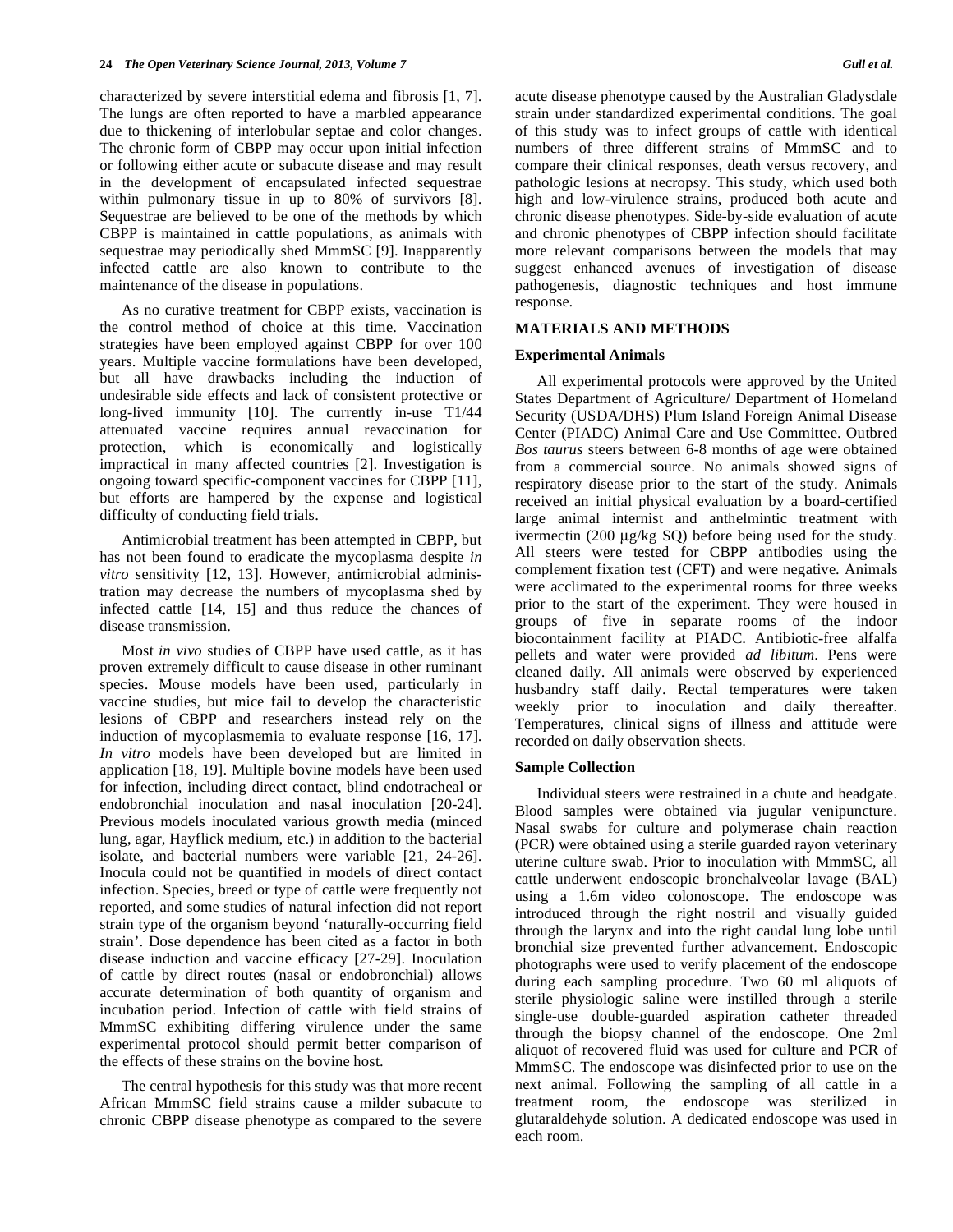#### **MmmSC Strains**

 MmmSC Australian field strain (African cluster) Gladysdale (provided by the Animal and Plant Health Inspection Service, USDA/DHS PIADC, Greenport NY) was used for the high-virulence infection model and African field strains Ondangwa and Shawawa (Nokaneng) (provided by Prof. Leon Prozesky, University of Pretoria, Onderstepoort, South Africa) were used for the lower-virulence models. The Gladysdale strain is routinely used in PIADC's Foreign Animal Disease course and reliably produces acute severe CBPP. The Ondangwa strain originates from a natural outbreak in northern Namibia in 1994, and the Shawawa (Nokaneng) strain from a natural outbreak in northwestern Botswana (Ngamiland) in 1995. The Ondangwa and Shawawa strains have not been evaluated experimentally, and neither strain was passaged *in vitro* prior to use in this study. Strains were grown in Fortified Commercial medium at  $37^{\circ}$ C for 72 hours and were centrifuged for 15 minutes at 12,000 x  $g$  and  $4^{\circ}$ C, then resuspended in 2ml phosphate buffered saline prior to inoculation. Mycoplasmas were enumerated after centrifugation to verify the inoculation dose.

## **Pulmonary Infection**

One day after the preinoculation sampling,  $10^{10}$ MmmSC suspended in 2ml phosphate buffered saline (PBS) were inoculated endoscopically in to the right caudal lung lobe. The inoculation catheter was flushed with 10ml PBS. No additional material was instilled. Sampling as described above was conducted at Day 1 post-infection and weekly until the conclusion of the experiment.

#### **Evaluation of Clinical Disease**

 Steers were observed daily by animal husbandry staff familiar with clinical signs of CBPP and daily to weekly by a board-certified large animal internist and a veterinary pathologist, depending on clinical signs observed by the husbandry staff. Rectal temperatures and clinical observations were recorded on daily observation sheets.

## **Necropsy Procedure**

 Cattle were humanely euthanized with intravenous pentobarbital per PIADC animal protocols at the time that clinical signs of disease suggested that death was imminent. If clinical disease was inapparent or observed but resolved, animals were euthanized between Days 36-43 post-infection depending on necropsy facility availability. Animals were necropsied immediately after euthanasia by a veterinary pathologist assisted by a large animal internist. A postmortem bronchoalveolar lavage was done using one 60ml aliquot of physiologic saline and an aspiration catheter after the lungs were removed from the thoracic cavity and samples were handled as described above. All organs were examined and scored for gross pathology. Lung tissue was cultured to verify the presence of MmmSC. Samples of lung, tracheobronchial lymph node and joint, as well as any other grossly abnormal tissues, were fixed in 10% buffered formalin for histopathology.

## **Culture of MmmSC**

 Aliquots of BAL fluid, nasal swabs and necropsy tissues were plated or swabbed onto Fortified Commercial agar and

grown at  $37^{\circ}$ C for a minimum of 72 hours. Subculture was performed if necessary. Colony morphology was evaluated under a dissecting microscope. Representative colonies were selected for evaluation by PCR.

#### **PCR of MmmSC**

 One milliliter aliquots of BAL fluid were centrifuged at 12,000 x  $g$  for 15 minutes at  $4^{\circ}$ C. The supernatant was removed and the pellet resuspended in 500 μL phosphate buffered saline. The samples were boiled for 10 minutes. Next, 1 μL of the sample was combined with 0.9 μM concentration of each forward and reverse primer, 0.1 μM concentration of probe and TaqMan Universal PCR Master Mix in a total volume of 20 μL. Real-time PCR was performed with this reaction mixture on the SmartCycler I. Reaction conditions included 2 minutes at  $50^{\circ}$ C followed by 10 minutes at 95 $\rm ^{o}C$  and then 40 cycles of 15 seconds at 94 $\rm ^{o}C$ and 60 seconds at 60°C. The default threshold limit was set at 30 and the optics detection was turned on for the cycle steps at 60°C. Data were exported to Microsoft Excel for analysis. Primers used were sequence 5'-ATGGACGAAA GTCTGATGAAGCAATGC-3' and 5'-TCTGGTAAGGTA CTGTCAAGATAAAGTCAT-3', and the probe used was sequence 5'-6FAM-ACAACAGAGATTTACAAC-MGBNF Q-3', in which 6FAM is the fluorescent dye 6-carboxyfluorescein and MGBNFQ is a minor groove binding nonfluorescent quencher. This probe targets a unique polymorphism within the MmmSC 16S RNA gene *rrnA* [30].

# **Histopathology**

 Tissues collected at necropsy and fixed in 10% buffered formalin were embedded in paraffin and sectioned at 5 μm onto glass slides for light microscopy. Slides were stained with hematoxylin and eosin and scored by a veterinary pathologist familiar with CBPP lesions and blinded as to with which strain the steer had been infected.

# **Electron Microscopy**

 Bronchial epithelial tissues collected at sampling time points via biopsy forceps and at necropsy were processed for thin section analysis. Samples were fixed in a solution containing 10% neutral buffered formalin. After 1-5 days, necropsy tissues were trimmed into 3 mm x 10 mm strips and fixed with a solution containing 2.5% glutaraldehyde in 0.1M cacodylate buffer (pH 7.4) for 24 hrs. Biopsy samples were processed similarly, but were not trimmed. After rinsing with 0.1M cacodylate with 10% sucrose, the tissue was post-fixed with 1% osmium tetroxide and 1.5% potassium ferricyanide for 1 hr at  $4^{\circ}$ C. The tissues were stained *en bloc* with 2% aqueous uranyl acetate, dehydrated with an acetone series and embedded in Spurr's resin. Ultrathin sections were cut with a diamond knife and contrasted with 2% methanolicuranyl acetate and Reynolds lead citrate. Images were captured with a Hitachi T-7600 electron microscope operating at 80 kV with an AMT digital camera. Transmission electron microscopy was performed by an experienced electron microscopist.

## **Serology**

 Serum samples collected from the cattle infected with strains Ondangwa and Shawawa were tested by the complement fixation test in the USDA APHIS laboratory at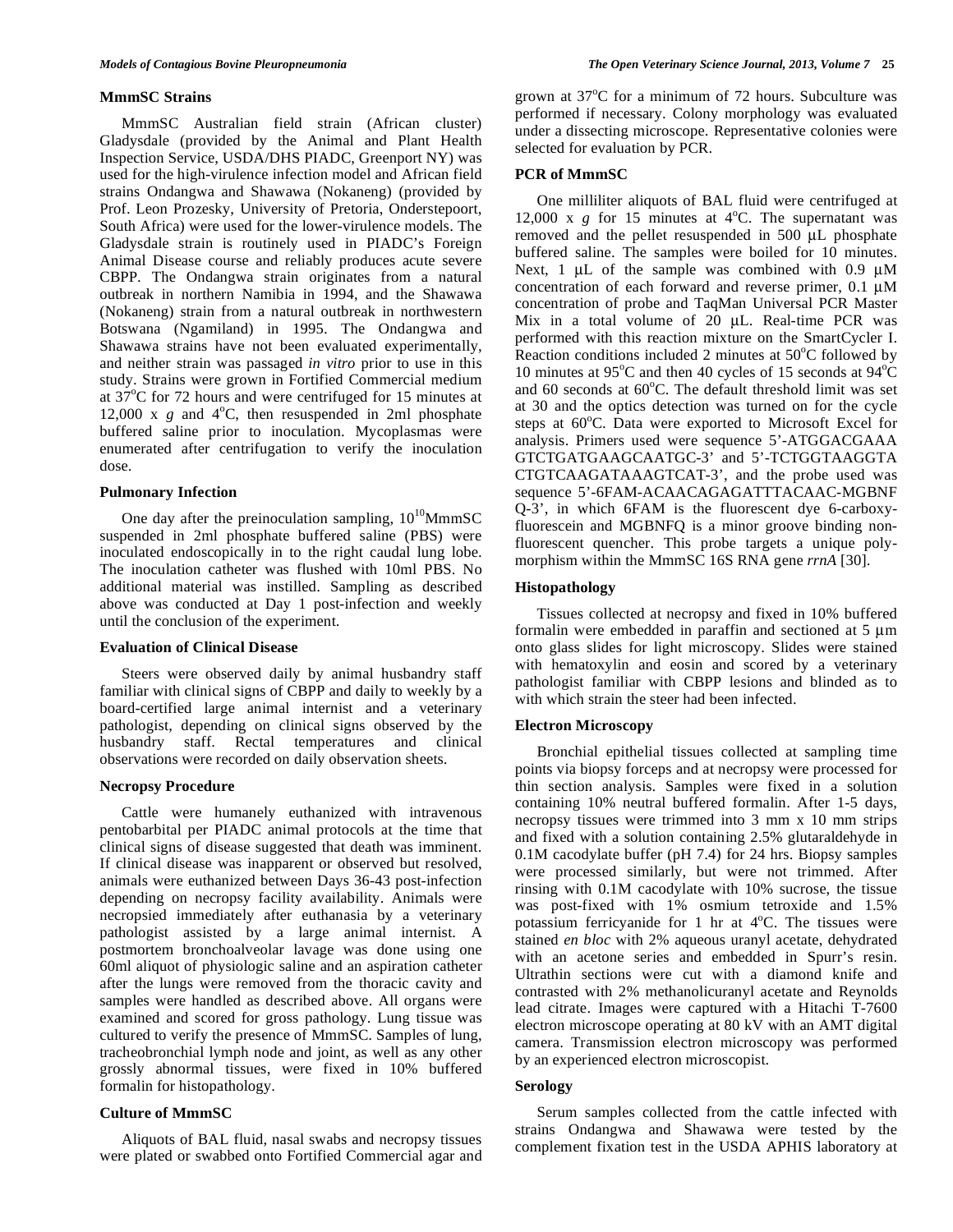Days 0, 24 and 42 post-infection. Cattle infected with strain Gladysdale, which were infected at a different time than the Ondangwa and Shawawa-infected animals, were not tested beyond Day 0, but animals endobronchially infected with this strain typically seroconvert between Days 7-14 postinfection [31] (APHIS, unpublished data).

# **RESULTS**

# **Clinical Observations**

 Cattle infected with strain Gladysdale were the first to show clinical signs. Two cattle exhibited increased rectal temperature ( $>39.7^{\circ}$ C) by Day 2 postinoculation, and all but one were febrile by Day 4 (Fig. **1**). One steer did not become febrile until Day 6, and this animal never exhibited a fever of above  $40.5^{\circ}$ C. In animals that survived, temperatures returned to normal by Day 15 post-infection. In cattle infected with strain Ondangwa, only one animal exhibited a mild increase in temperature  $(39.2-39.7^{\circ}C)$  between Days 4-7. One steer infected with strain Shawawa developed fever between  $39.2 - 39.7^{\circ}$ C on Days 4-6 only.



**Fig. (1). Rectal temperatures of cattle infected with MmmSC. A**. strain Gladysdale; **B**. strain Ondangwa; **C**. strain Shawawa. Two Gladysdale-infected cattle were euthanized prior to the conclusion of the experiment due to severe disease.

 Two Gladysdale-infected cattle developed tachypnea by Day 3 post-infection. One steer became inappetent on Day

5, two days after it developed a fever of  $>40.5^{\circ}$ C. A second animal became inappetent on Day 6. By Day 7 both of these animals had developed cough and lethargy, and by Day 9 both were standing with abducted elbows and had increased respiratory effort. Unilateral right-sided pleurodynia was evident by Day 9 in both animals. One of these steers developed joint effusion in a tibiotarsal joint on Day 7, and was grade 4/5 lame on the limb (toe-touching lame). One animal demonstrated intermittent open-mouth breathing on Day 9. The two severely-affected animals (#29 and #31) became moribund and were euthanized on Days 10 and 13 post-infection respectively.

 The three remaining Gladysdale-infected cattle developed tachypnea by Day 8 but never became inappetent. Two exhibited mild unilateral right-sided pleurodynia. No openmouth breathing, increased respiratory effort, altered stance or lameness were observed. Two of the three had an intermittent cough between Days 9-14. One steer had no clinical signs of illness except mild tachypnea and moderate fever that resolved by Day 10.

 Two Ondangwa-infected cattle showed mild cough and mild tachypnea between Days 7-12. One Shawawa-infected steer exhibited a cough between Days 6-9. No other clinical signs consistent with CBPP were observed in either the Ondangwa or Shawawa groups. Endoscopic views of the affected areas of lung in all three groups of cattle revealed only mild increases in lung secretions post-inoculation.

#### **Gross Pathology**

 Two cattle infected with strain Gladysdale were euthanized when they became moribund. These steers demonstrated severe unilateral pleural effusion; severe, locally extensive unilateral, chronic, fibrinous pleuropneumonia; and moderate, multifocal, coalescing bronchopneumonia with fibrinoeffusive, proliferative pleuritis (Fig. **2**, Table **1**). These two animals also had moderate, subacute, pericardial effusion; marked, interstitial peritracheal, perivascular, mediastinal and sternal edema; and marked lymphadenomegaly and edema of the tracheobronchial lymph nodes. One of these cattle also had moderate, diffuse, subacute, fibrinous synovitis of the right rear tibiotarsal joint.

 The three Gladysdale-infected cattle that were euthanized on Day 36 post-inoculation had varying degrees of pulmonary lesions. Two steers had marked to severe focally extensive, caudal to caudodorsal, chronic pleuropneumonia with sequestrae and focal coalescing mucopurulent to caseous abcesses and severe, focally extensive, chronic, proliferative pleuritis (Figs. **3**, **4**). The third animal had mild, focal, unilateral, chronic broncho- and interstitial pneumonia. One animal had mild synovial proliferation in a tibiotarsal joint. In all cases, CBPP lesions were on the right side of the pleural cavity and in the caudodorsal right lung, consistent with the site of inoculation. The average gross pathology (Table **2**) score for CBPP lung lesions in the Gladysdale group was 4 of 5, and 1.8 of 5 for lesions of the lymph nodes. The lymph nodes of the two nonsurviving cattle had an average score of 4.5 of 5, and the three surviving cattle (which were euthanized and necropsied more than 20 days after resolution of clinical signs) had lymph node scores of 0 of 5.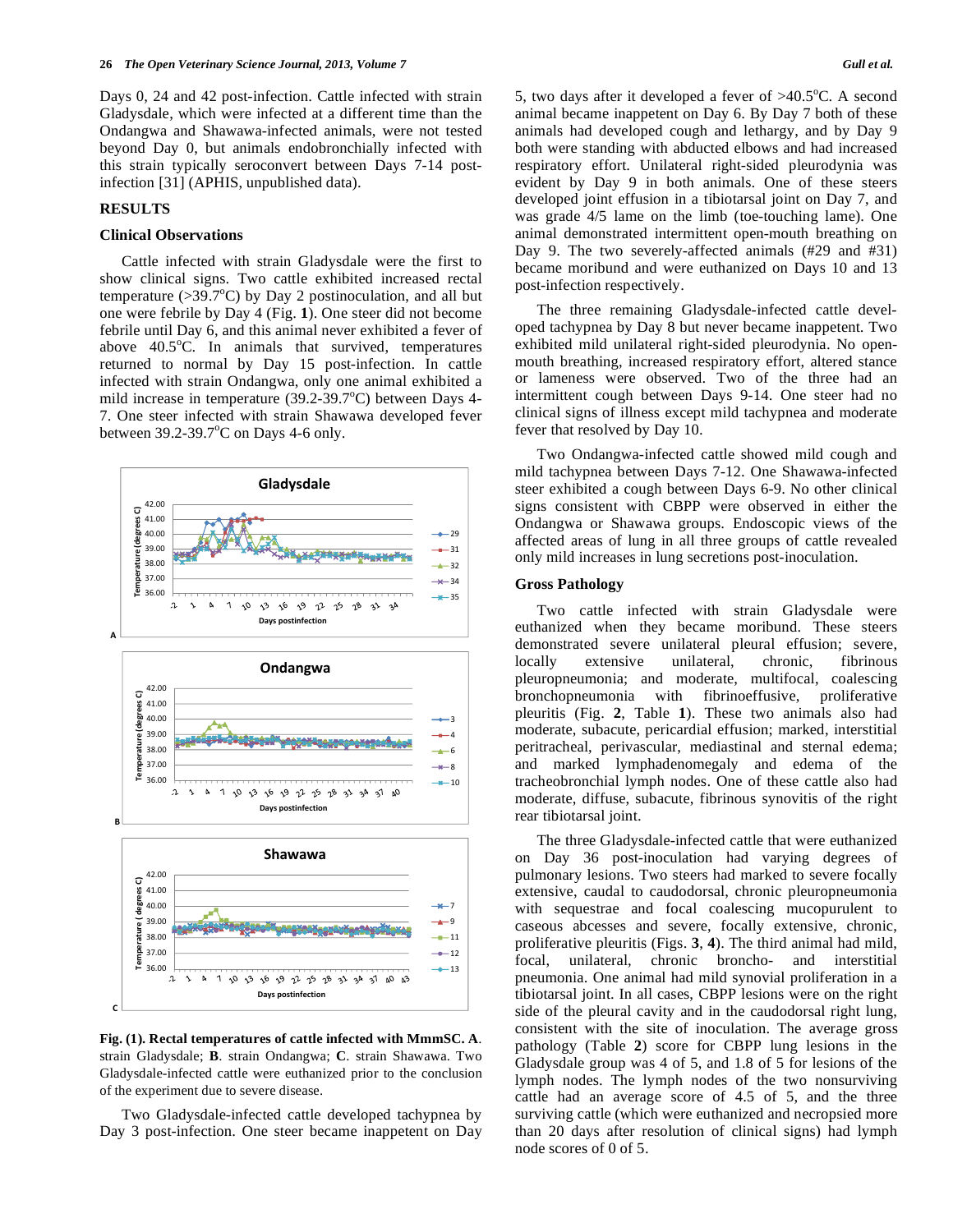

**Fig. (2). Gladysdale**, **10 days post-infection**, **right thoracic cavity.** Severe, unilateral, chronic, fibrinoeffusive pleuropneumonia. Dorsal is to the left, cranial is to the top of the photo. The thorax was filled with large quantities of a translucent yellow fluid containing strands and sheets of fibrin, the latter of which were adherent to the parietal and visceral pleura. In areas of the caudal dorsal lung, the lobes were adherent to the diaphragm, rib cage and adjacent lobes of the lung. The parietal pleura was multifocally covered by a velvet-like, hyperemic proliferative mesothelium. Bar: 10cm.

 Four of five cattle infected with strain Ondangwa had characteristic gross lesions of CBPP at necropsy on Day 42 post-infection. All lesions attributable to CBPP were located in the right caudal lung consistent with the site of inoculation. Lesions included minimal to severe, focally

**Table 1. Clinical Results of Infection with MmmSC** 

extensive, unilateral, subacute to chronic, broncho- and interstitial pneumonia. One animal had chronic pleural adhesions attributable to CBPP. No animals had gross lesions of the lymph nodes, and no joint involvement was noted. The average gross lung lesion score for animals infected with strain Ondangwa was 2.8 of 5, and the average lymph node score was 0 of 5.



**Fig. (3). Gladysdale**, **36 days post-infection**, **lungs and mediastinum.** Severe, unilateral chronic fibrinous pleuropneumonia. The right caudal lung was enlarged, firm and covered by a sheet of fibrin. Further cranial in the right lung there is visible widening of the interlobular septae (edema). The left lung was unaffected. Note the widening of the mediastinum, which was due to edema and 5-10X enlargement of the mediastinal lymph nodes. Bar: 10cm.

| Animal         | <b>Strain</b> | <b>Clinical Signs</b>                                                                             | Outcome       | Postmortem                                                                                             |
|----------------|---------------|---------------------------------------------------------------------------------------------------|---------------|--------------------------------------------------------------------------------------------------------|
| $\tau$         | Shawawa       | None                                                                                              | survived      | None                                                                                                   |
| 9              | Shawawa       | None                                                                                              | survived      | Mild chronic focal BIP                                                                                 |
| 11             | Shawawa       | Fever, cough                                                                                      | survived      | Mild chronic focal BIP, $\uparrow$ LN                                                                  |
| 12             | Shawawa       | None                                                                                              | survived      | None                                                                                                   |
| 13             | Shawawa       | None                                                                                              | survived      | Mild chronic focal BIP                                                                                 |
| 3              | Ondangwa      | Cough, tachypnea                                                                                  | survived      | Severe chronic focal BIP, $\uparrow$ LN                                                                |
| $\overline{4}$ | Ondangwa      | None                                                                                              | survived      | Minimal subacute focal BIP, $\uparrow$ LN                                                              |
| 6              | Ondangwa      | Fever, cough, tachypnea                                                                           | survived      | Severe chronic focally extensive BIP, pleural adhesions, $\uparrow$ LN                                 |
| 8              | Ondangwa      | None                                                                                              | survived      | $\uparrow$ LN                                                                                          |
| 10             | Ondangwa      | None                                                                                              | survived      | Moderate chronic focal BIP, $\uparrow$ LN                                                              |
| 29             | Gladysdale    | Fever, cough, tachypnea, dyspnea,<br>lameness, inappetence, pleurodynia, open-<br>mouth breathing | Died (Day 10) | Pleural effusion and adhesions, severe extensive PP and BIP,<br>synovitis, pericarditis, $\uparrow$ LN |
| 31             | Gladysdale    | Fever, cough, dyspnea, tachypnea,<br>inappetence, pleurodynia, weight loss                        | Died (Day 13) | Pleural effusion and adhesions, severe extensive PP and BIP,<br>pericarditis, $\uparrow$ LN            |
| 32             | Gladysdale    | Fever, cough, tachypnea, mild pleurodynia                                                         | survived      | Focal extensive PP and BIP, sequestrum, $\uparrow$ LN                                                  |
| 34             | Gladysdale    | Fever, tachypnea                                                                                  | survived      | Mild focal PP                                                                                          |
| 35             | Gladysdale    | Fever, cough, tachypnea, mild pleurodynia                                                         | survived      | Focal extensive PP and BIP, sequestrum, $\uparrow$ LN                                                  |

Fifteen naïve cattle were endobronchially infected with one of three strains of MmmSC and followed through euthanasia and postmortem. Animals annotated as "died" were euthanized *in extremis*.  $\uparrow$ LN = enlarged tracheobronchial lymph nodes; BIP = bronchointerstitial pneumonia; PP = pleuropneumonia.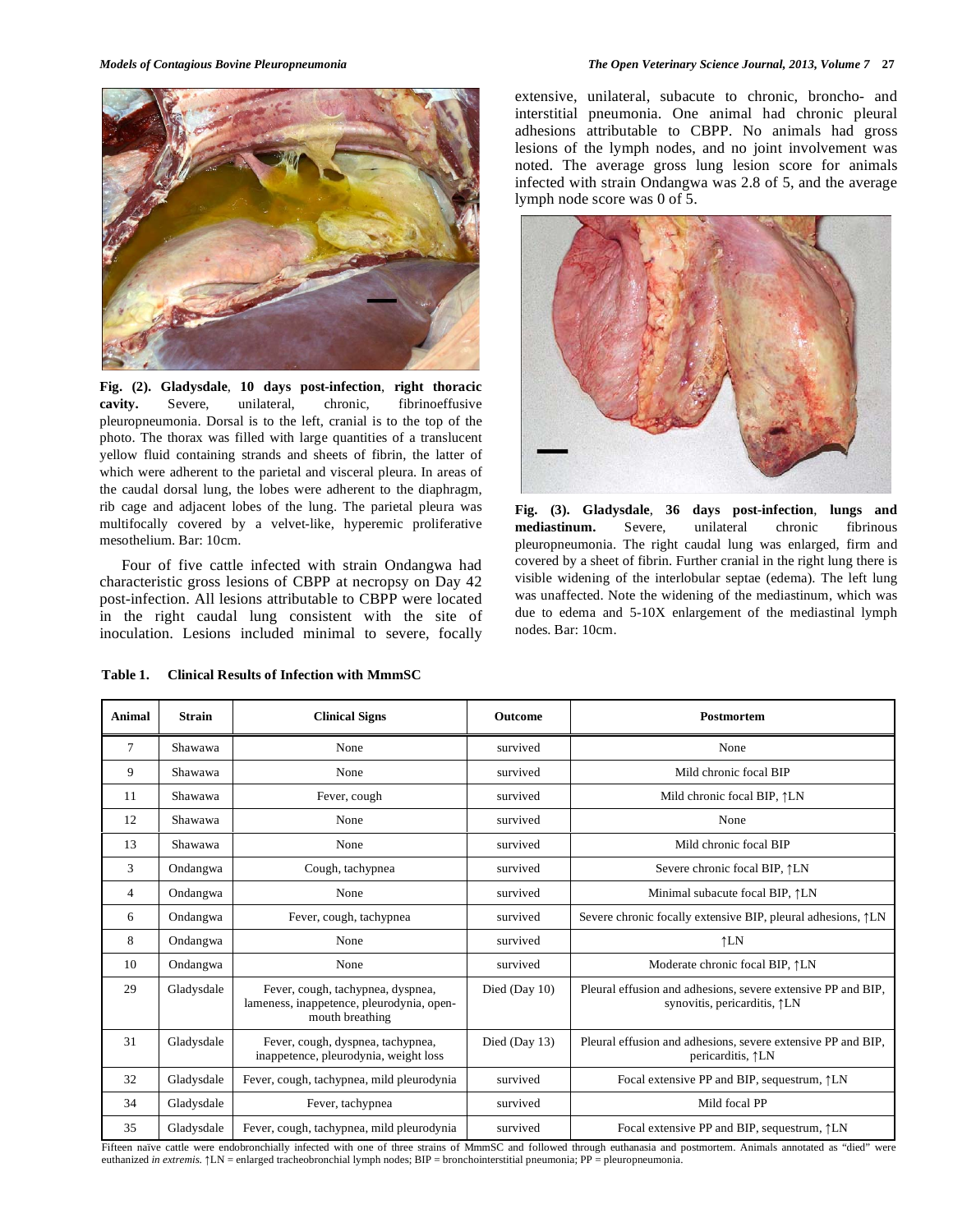| Table 2. |  | <b>Scoring Algorithm for Gross and Histologic Lesions in Infected Cattle</b> |
|----------|--|------------------------------------------------------------------------------|
|          |  |                                                                              |

| <b>Gross Pathology Scores</b> | <b>Score</b> | Percentile | <b>Histopathology Scores</b> | <b>Score</b> | Percentile |
|-------------------------------|--------------|------------|------------------------------|--------------|------------|
| No Gross Lesions              |              |            | No Significant Lesions       |              |            |
| Minimal                       |              | $<$ 5      | Minimal                      |              |            |
| Mild                          |              | $5 - 10$   | Mild                         |              | $5 - 10$   |
| Moderate                      |              | $10-25$    | Moderate                     |              | $10-25$    |
| Marked                        |              | $25 - 50$  | Marked                       | 4            | $25 - 50$  |
| Severe                        |              | >50        | Severe                       |              | >50        |

Gross Pathology: Percentile of lung involvement. Histopathology: Percentile of parenchymal involvement in sections of representative lesions. Scoring of gross and histopathology is based on degree of severity. This is generally a matter of % of parenchymal involvement and is a subjective score. The pathology (distribution, duration, infiltrate/exudate) is consistent in most cases.



**Fig. (4). Gladysdale**, **36 days post-infection**, **sagittal section of right caudal lung.** Severe, unilateral, chronic, pleuropneumonia with sequestrum formation. In the right caudal lung was a welldelineated focus of sequestered lung in which the lung parenchyma was dark red, firm and contained foci of necrosis. In the surrounding aerated lung there is marked widening of interlobular septae (edema) and proliferation of fibrous connective tissue (marbling). Tissue section: 12 x 14cm.

 Three cattle infected with the Shawawa strain had characteristic gross CBPP lesions at necropsy on Day 43 post-infection, also confined to the right caudal lung at the site of inoculation. These lesions included minimal to mild, focal, unilateral, subacute to chronic broncho- and interstitial pneumonia. No Shawawa-infected cattle had lesions of the lymph nodes or joints. The average gross lung lesion score for cattle infected with strain Shawawa was 0.5 of 5 and the average lymph node score was 0 of 5.

#### **Histopathology**

 Microscopic lesions of the lung in Gladysdale-infected cattle included marked to severe, diffuse, chronic, suppurative bronchopneumonia with bronchial lymphoid hyperplasia in all animals (Fig. **5**). Lesions of the tracheobronchial lymph nodes ranged from mild lymphoid hyperplasia to marked, diffuse lymphoid hyperplasia with sinus histiocytosis and edema. Joint lesions in three cattle demonstrated mild to marked diffuse, subacute, proliferative lymphocytic synovitis. Two animals had no microscopic joint involvement. The average histopathology lung lesion score in Gladysdale-infected cattle was 4.6/5 and the average lymph node lesion score was 3.6/5.



**Fig. (5). Gladysdale**, **13 days post-infection**, **right caudal lung bronchiolitis.** Severe, chronic, lymphoproliferative bronchopneumonia and bronchiolitis. Magnification:  $100x$ ; bar =  $1500 \mu$ m.

 Cattle infected with MmmSC strain Ondangwa demonstrated moderate to severe, focally-extensive to diffuse, chronic, suppurative interstitial and bronchopneumonia with bronchial lymphoid hyperplasia (Fig. **6**). Lesions of the lymph nodes included moderate to marked diffuse, lymphoid hyperplasia of the tracheobronchial lymph nodes. No joint lesions were noted. The average microscopic lung lesion score was 3.2/5 and the average lymph node score was 3.4/5.

 Shawawa-infected cattle had lung lesions ranging from mild, diffuse, chronic, bronchial associated lymphoid hyperplasia to marked, diffuse, chronic, interstitial pneumonia with bronchial associated lymphoid hyperplasia to severe, diffuse, chronic bronchiolitis obliterans with severe bronchial associated lymphoid hyperplasia (Fig. **7**). Lesions of the lymph nodes in this group were moderate to marked with lymphoid hyperplasia of the tracheobronchial lymph nodes. No joint lesions were noted. The average microscopic lung lesion score in this group was 2.6/5 and the average lymph node score was also 2.6/5.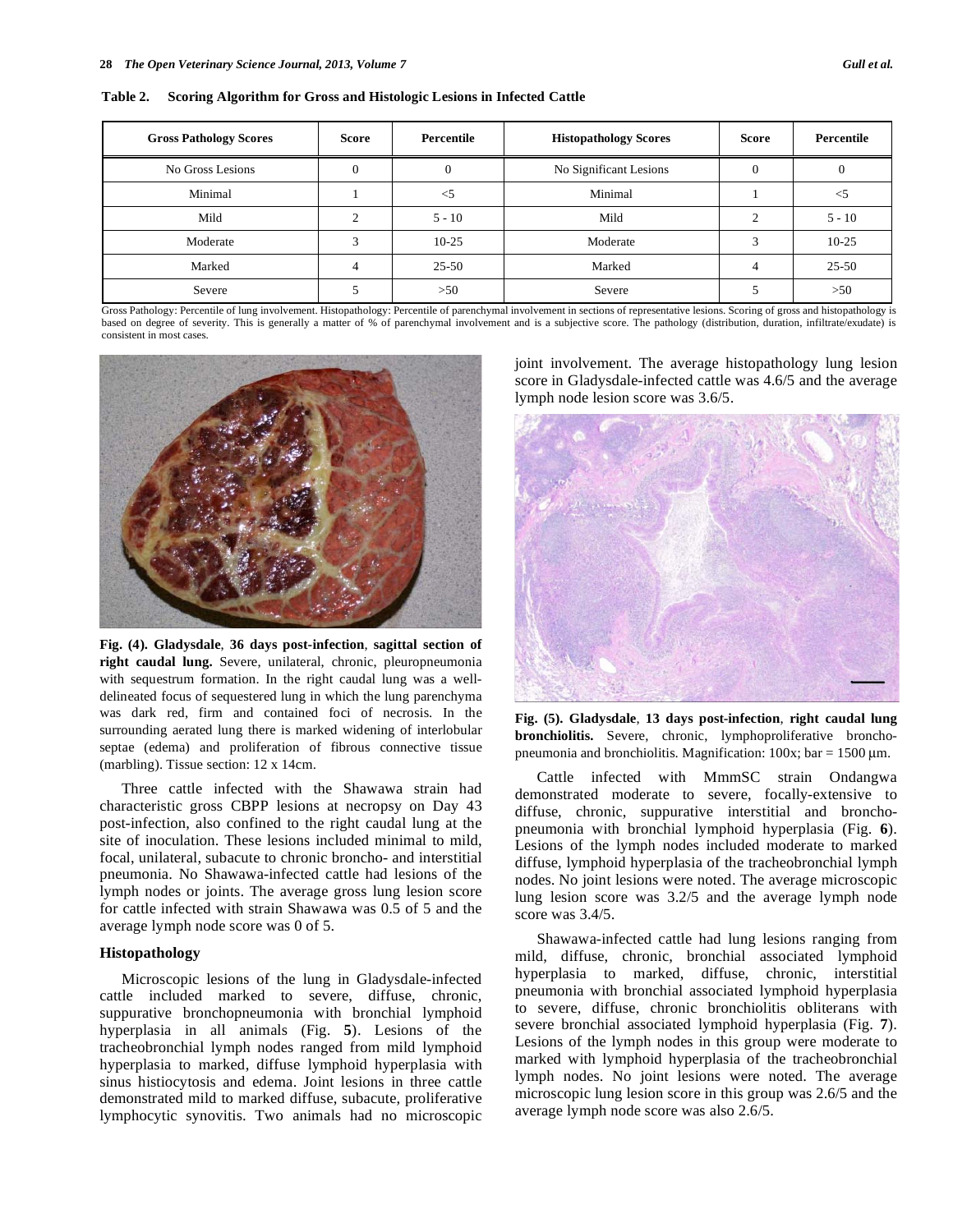

**Fig. (6). Ondangwa**, **42 days post-infection**, **pneumonia of right caudal lung.** Subacute, sero-fibrinous pneumonia, necrosuppurative and edematous. Magnification:  $40X$ ; bar =  $1000 \mu$ m.



**Fig. (7). Shawawa**, **43 days post-infection**, **right caudal lung.**  Chronic fibrinoeffusive pneumonia with thickened alveolar septae and intra-alveolar lymphocytes and macrophages. Magnification: 1000X; bar =  $25 \mu m$ .

#### **Transmission Electron Microscopy**

 TEM was successful only on Gladysdale necropsy samples. Tissue samples collected via bronchial biopsy contained excessive crush artifact and were unusable. Images of the bronchial tissues collected at necropsy showed the mycoplasma present in large numbers on the epithelial surface, but none were seen within the epithelial cells (Fig. **8**). Mycoplasmas were present in high concentrations at the base of the cilia of respiratory epithelial cells. Some epithelial cells showed morphologic changes consistent with apoptosis.

# **Detection of MmmSC**

 Bronchoalveolar lavage and nasal swab samples were culture and PCR negative for MmmSC for all cattle prior to inoculation. Following inoculation, bronchoalveolar lavage samples were positive for MmmSC on culture and/or PCR for all Gladysdale-infected steers at one and two weeks postinoculation. After that time point, culture and/or PCR of MmmSC were intermittently positive in all animals until necropsy. Nasal swab samples were intermittently positive via culture or PCR throughout the experiment.



CBPP small airway<br>Print Mag: 14800x 07.5 in<br>16:33 06/17/04

 $HV = 80kV$ Direct Mag: 10000x PIADC Image

**Fig. (8). Gladysdale**, **36 days post-infection**, **transmission electron microscopy**, **right caudal lung.** A natural killer cell adjacent to mycoplasma among the cilia of a bronchial epithelial cell. NK: natural killer cell; M: mycoplasma; BAC: bronchial epithelial cell; AC: apoptotic bronchial epithelial cell. Magnification: 14,800X; bar =  $2 \mu$ m.

 Bronchoalveolar lavage samples from 4/5 Ondangwainfected cattle were positive for MmmSC via culture or PCR on day 7 and intermittently positive thereafter. Shawawainfected cattle had 2/5 positive bronchoalveolar lavage samples at day 7 with intermittent positives thereafter. In both Ondangwa and Shawawa-infected cattle, nasal swabs were intermittently positive throughout the experiment. Lung lesions from all cattle were culture-positive for MmmSC at necropsy.

# **Serology**

 All steers infected with strains Ondangwa and Shawawa were negative via the complement fixation test at Days 0, 24 and 42 post-infection. Gladysdale-infected animals were not tested by the CFT.

# **DISCUSSION**

 One isolate (Gladysdale) used in this study was selected as it was known to produce severe acute pulmonary disease in *Bos taurus* cattle during historical Australian field outbreaks and experimental use at PIADC. The Ondangwa and Shawawa isolates are recent African field strains reported to produce moderate-to-severe disease in primarily *Bos indicus* cattle in natural outbreaks. They were selected for comparison since strain Gladysdale has not been seen in a natural outbreak in more than 60 years. More recent natural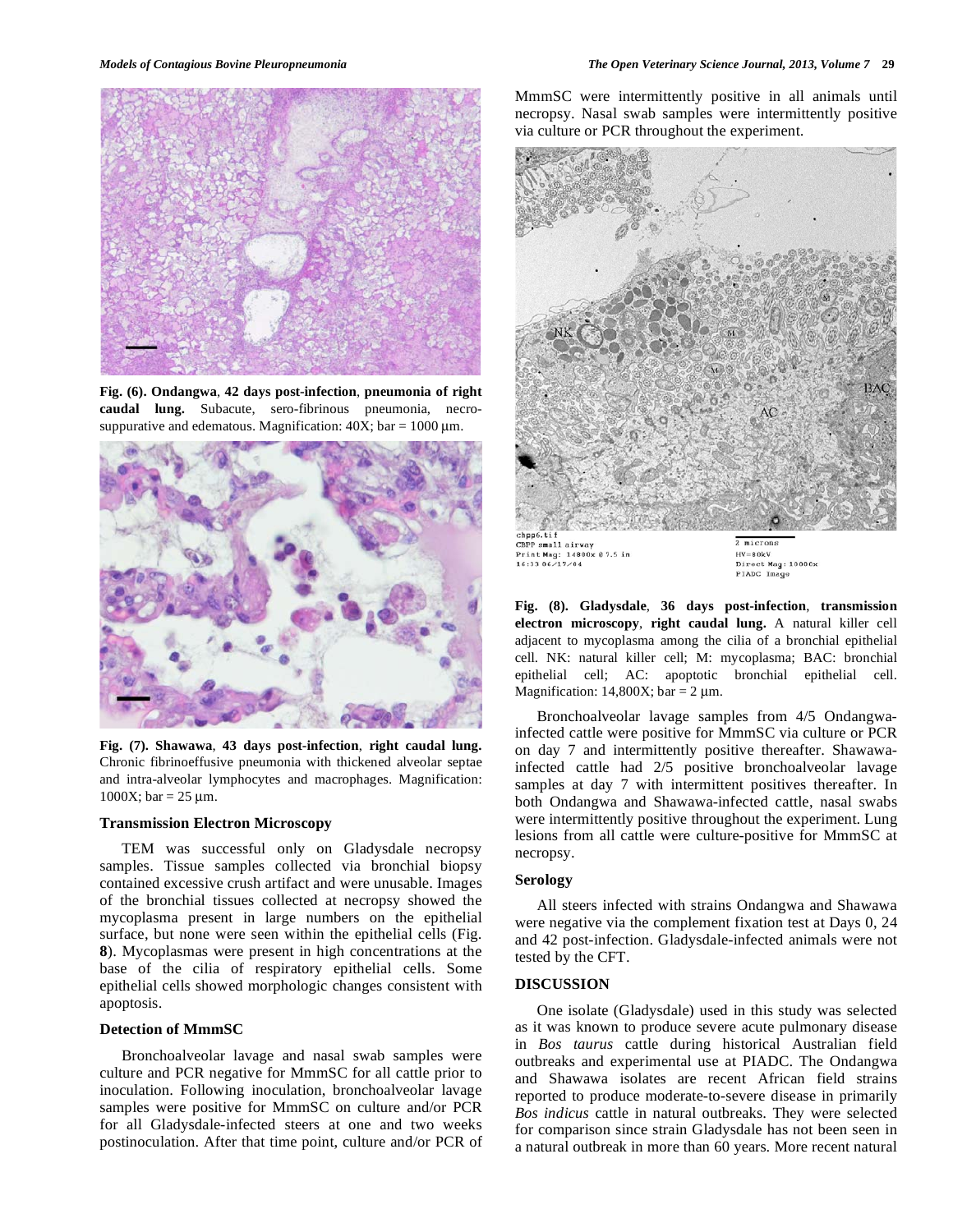strains were desired in order to find currently-applicable strains from which immune response data could be collected. While neither modern strain produced disease as severe as the classic Gladysdale strain, the clinical results observed supported their use in that they reliably produced subacute to chronic disease. While the number of animals used was small, the results parallel previous reports as far as morbidity and the percentage of animals demonstrating clinical recovery that still had lesions at necropsy [8, 26]. Mortality in our models was lower than reported from the field outbreaks. This could be due to many factors including species, breed, nutritional or general health status of the cattle. The natural outbreaks occurred in *Bos indicus* cattle, while our experimental cattle were *Bos taurus*. It would have been preferable to obtain *Bos indicus* cattle; however, PIADC procurement protocols dictate the purchase of cattle from a commercial source and *Bos indicus* commercial cattle are rare in the northeast United States. While the clinical presentation of each isolate in our study was fairly consistent, it would be anticipated that the use of larger numbers of animals would likely result in a greater variety of clinical disease (acute, subacute or chronic) regardless of strain. However, this experiment may provide a foundational basis for such later investigations.

 The onset of clinical disease was rapid in all models compared to natural infection, with the first clinical signs appearing as soon as Day 3 post-inoculation. Steers infected with strain Gladysdale developed more severe clinical disease than did animals infected with either of Ondangwa or Shawawa. Gladysdale-infected cattle also demonstrated higher rectal temperatures, with all animals but one reaching  $>40.5^{\circ}$ C within nine days of inoculation. In comparison, one each of Ondangwa and Shawawa-infected animals reached a maximum of 39.9°C. The other Ondangwa- and Shawawainfected cattle remained afebrile, although as temperatures were taken only once daily a rapidly spiking and resolving fever could not be ruled out. Fever is an unreliable indicator of CBPP infection, as demonstrated by the three Ondangwa and two Shawawa animals without fever that nonetheless had gross necropsy lesions. Cough appears to be an inconsistent clinical sign, as animals without noticeable cough had lesions of moderate to severe disease at necropsy. Tachypnea was present in most animals starting within the first week post-infection, but no difference was noted between groups.

 The spectrum of gross necropsy lesions differed between groups of cattle, with the two Gladysdale-infected cattle requiring early euthanasia demonstrating profound pleural effusion and fibrin formation in addition to extensive lung involvement. The three Gladysdale-infected animals that survived until the end of the experiment had minimal pleural effusion despite two having demonstrated mild pleurodynia earlier in the course of infection. As neither ultrasound examination of the thorax or thoracocentesis was done due to equipment limitations in containment, it is unknown whether these animals had pleural effusion earlier in the course of infection that had resolved by the time of necropsy. Two of these three Gladysdale-infected cattle did develop sequestrae encapsulated with a thick fibrous layer after 36 days of infection. In contrast, Ondangwa- and Shawawa-infected cattle failed to develop classical sequestrae after 42 days of infection despite demonstrating other gross lesions consistent with CBPP. It is unknown whether Ondangwa- or Shawawainfected animals would develop sequestrae given a longer time course, as neither of these strains has been previously experimentally evaluated and there are no published reports of necropsy findings during natural outbreaks ofthese isolates. Another possible explanation is that endobronchial inoculation of MmmSC may result in more chronic disease patterns than natural exposure [32]. However, this does not explain the clinical course and lesions seen in the Gladysdale-infected cattle, which were characteristic of acute severe disease.

 It is unlikely that these lesions were caused by the inoculum carrier rather than the MmmSC, as the inoculum consisted of only organism and phosphate-buffered saline, in contrast with other models which have used agar or minced lung tissues [33, 34]. All necropsy lesions were located in the right caudodorsal lung, consistent with the site of inoculation of the MmmSC and MmmSC was isolated from necropsy lung samples. No active lesions were noted in the cranioventral lung as would be expected with bovine respiratory disease complex (BRD) organisms.

 Histopathology of lesions from infected cattle demonstrated the full spectrum of classical CBPP lesions. Microscopic pulmonary lesions from Ondangwa- and Shawawa-infected steers were very similar to those from Gladysdale-infected cattle, but the percentage of affected lung was less. All cattle with CBPP lesions, regardless of strain, demonstrated chronic interstitial and suppurative bronchopneumonia with fibrosis. Lung tissue, particularly the airway submucosa, had profound infiltration of lymphocytes and plasma cells with fewer macrophages and occasional neutrophils. Virulence differences between strains appeared to be related to the amount of lung parenchyma each isolate was able to influence rather than the severity of lesions within the affected parenchyma. However, Gladysdale-infected cattle had a greater degree of fibrosis and bronchial lymphoid hyperplasia than did either Ondangwa- or Shawawa-infected cattle, with development of lymphoid follicles within lung parenchyma. The increased fibrosis in Gladysdale-infected animals may reflect that strain's tendency to create sequestrae, while strains Ondangwa and Shawawa were unable to elicit the same response in the host and did not form sequestrae.

 Lesions of the tracheobronchial lymph nodes varied between strains, with Gladysdale-infected cattle demonstrating marked lymphoid hyperplasia, edema, and sinus histiocytosis. Lymph node germinal centers in Gladysdale-infected steers that succumbed to CBPP had numerous apoptotic lymphoblastoid cells that were not seen in Gladysdale-infected animals that survived infection or in Ondangwa- or Shawawa-infected animals. Cattle infected with Ondangwa and Shawawa had less prominent lymphoid hyperplasia of tracheobronchial lymph nodes, and edema was absent.

 Only Gladysdale-infected cattle had microscopic joint lesions of lymphocytic synovitis, and two of the three cattle with joint lesions were the animals euthanized early in the experiment. Two animals with microscopic synovitis had never been noted to be lame or to have clinical joint effusion. No joint lesions were seen in either Ondangwa- or Shawawainfected cattle; it is unknown if histologic lesions might have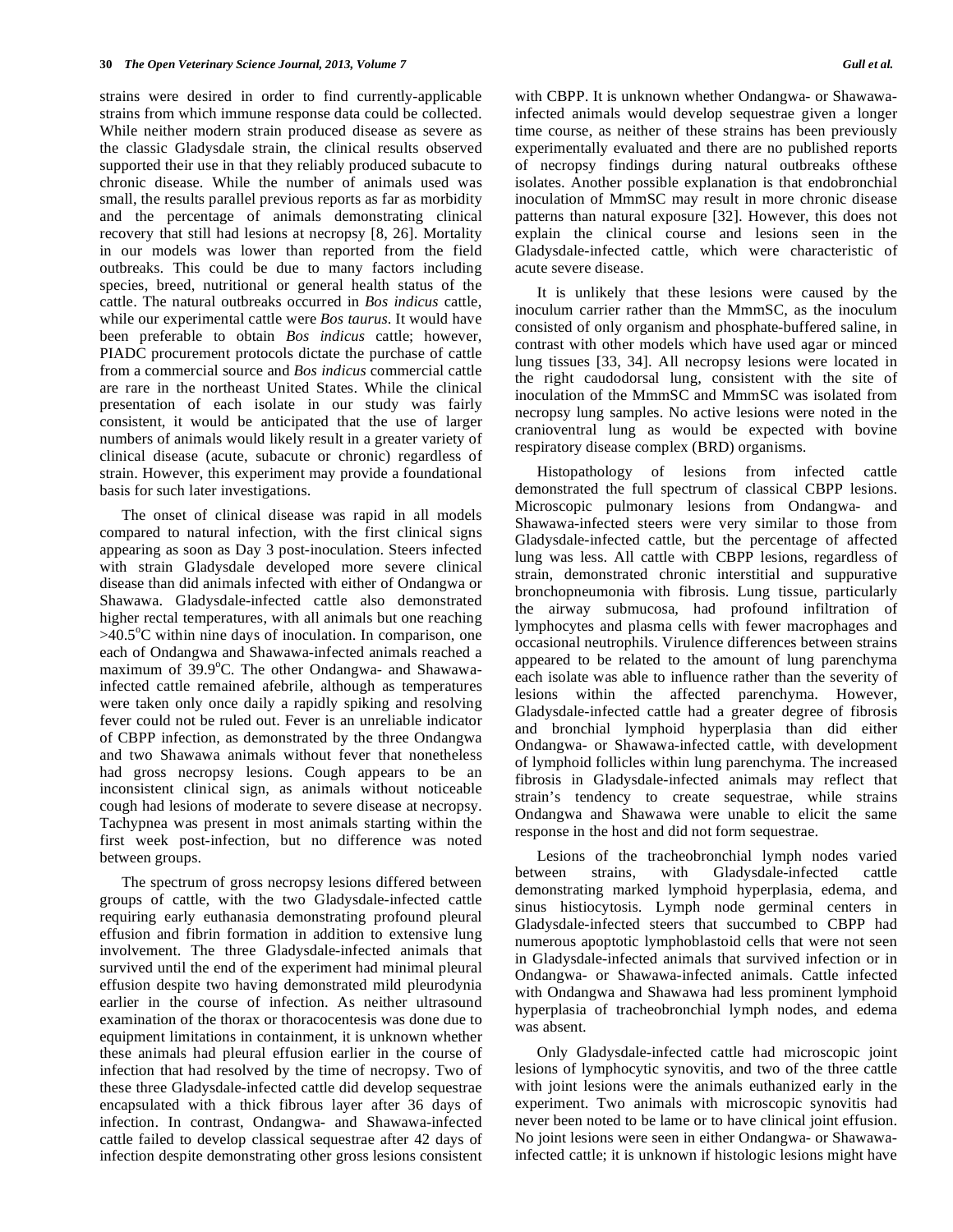been present earlier in infection but resolved by Day 42 necropsy.

 Transmission electron microscopy of endoscopic bronchial biopsies taken during weekly sampling yielded no useful data due to the small size and excessive crush artifact of the tissue. Images taken from necropsy tissue demonstrated large numbers of mycoplasma colonizing the surface of respiratory epithelial tissue, often predominantly at the base of the cilia. These images do not reveal any evidence of intracellular MmmSC, but the intimacy of contact between the mycoplasma and the epithelial cell could not be definitively determined. Most mycoplasma remain extracellular when infecting a host animal, but certain species are capable of invasion and intracellular survival in non-phagocytic cells [35]. *Mycoplasma penetrans* has been shown to have fibronectin-binding ability [36] and to alter the host cell cytoskeleton [37], both characteristics of invasive bacteria. Other mycoplasma, most notably *M. fermentans*, are reported to have the ability to fuse with the host cell [38]. No information has been published on whether MmmSC possesses fusogenic capability, although *M. capricolum*, also within the mycoides cluster, is known to be fusogenic [38].

 Detection of MmmSC from bronchoalveolar lavage and nasal swab samples was intermittent for all strains used, particularly when no clinical disease was evident. This is consistent with previous reports in which isolation of organism was found to be intermittent in the convalescent phase and in animals with chronic disease. Animals with sequestrae may harbor MmmSC within the lung tissue for months to years with periodic shedding of the organism. Nasal swabs have been previously demonstrated to be of limited usefulness in the diagnosis of CBPP, as they are often negative even when organism can be isolated from lung tissue or secretions [39]. MmmSC was isolated from lung tissue at necropsy from all animals with gross lung lesions. Isolation of other bovine respiratory disease complex organisms was not attempted, and no cattle had characteristic gross lesions of active BRD complex infection.

 The negative CFT results in the Ondangwa and Shawawa animals at days 24 and 42 demonstrate the unreliability of that test. The CFT is reported to detect only approximately 70% of chronic cases of CBPP and often fails to detect asymptomatic animals early in the course of infection and even some symptomatic animals [1, 26, 40-42]. Despite direct inoculation of the organism into the lung, the CFT remained uniformly negative in all Ondangwa and Shawawa animals including those shown to have CBPP lesions and positive cultures at necropsy. The CFT is recommended as a herd level test [43], so the small numbers of animals in our experimental groups may have contributed to the lack of positive CFT results. Additionally, the CFT detects primarily IgM [31]; our animals may have been tested late enough that IgM had been replaced by IgG. Alternatively, we may have tested the cattle too early for seroconversion to occur given the small areas of lung that were affected. The CF tests were performed by experienced staff at the USDA's Animal and Plant Health Inspection Service (APHIS) at PIADC, the United States' official laboratory for CBPP testing, using established positive and negative controls. No additional testing modalities were available, and due to United States rules samples could not be removed from the facility for outside testing. Nonetheless, the CFT is currently the official standard for determining infection per the World Animal Health Organization (OIE) [44], and these results only underscore the need for more sensitive and specific diagnostic options.

 In this age of rapid global transportation, there is concern for reintroduction of CBPP into the United States, whether accidental or deliberate. Due to its extended absence from North America, bovine veterinarians and cattle producers are largely unfamiliar with the clinical manifestations of CBPP. This could result in delays in recognition and diagnosis of infected cattle. Also, recognition of CBPP in North America could be hampered because of the similarity between lesions of CBPP and severe *Mycoplasma bovis* pneumonia [45-47]. Cattle shipping and feedlot management practices in the United States could provide a fertile ground for rapid transmission of CBPP, and delays in diagnosis could prove extremely costly. This underscores the need for further study of CBPP and development of additional means of diagnosis, differentiation from *M. bovis* and continued vaccine development.

# **CONCLUSIONS**

Direct endobronchial inoculation of  $10^{10}$ MmmSC without agar or other adjuvants remains successful as a model of CBPP infection. We tested this model using three African/Australian cluster strains of MmmSC reported to have differing virulence. Two of these strains, Ondangwa and Shawawa, have not previously been evaluated in an experimental setting. Results from this study support descriptions of the relative virulence of natural infections involving these isolates: Gladysdale exhibited the greatest virulence, followed by Ondangwa, with Shawawa demonstrating the lowest virulence. Using this infection model, this study generated an acute severe disease group (Gladysdale) and two chronic inapparent disease groups of differing severity (Ondangwa and Shawawa). Morbidity and incidence of necropsy lesions for each inoculated strain were comparable to reports of naturally-occurring disease. The model produced lower mortality rates than those reported in natural infections of each isolate, although the number of cattle infected with each isolate was small and may not represent the full spectrum of disease that could be produced by each isolate.

 Advantages of endobronchial inoculation include a known site of infection within the lung that may be repeatedly visualized and sampled as needed, and relatively atraumatic lower respiratory tract sampling in standing cattle. Disease onset was more rapid than that induced by contact infection, compressing the required number of sampling days and allowing all cattle to be sampled as a cohort with a defined time since infection. This model is also adaptable to field conditions: although a videoendoscope was used in this study, a portable light source and visual (rather than video) confirmation of endoscope placement would be equally effective. However, either sampling method requires at least 3 personnel and a means of cattle restraint such as a chute and headgate.

 Standardization of inoculum size, placement of inoculum, and time since infection in experimental cattle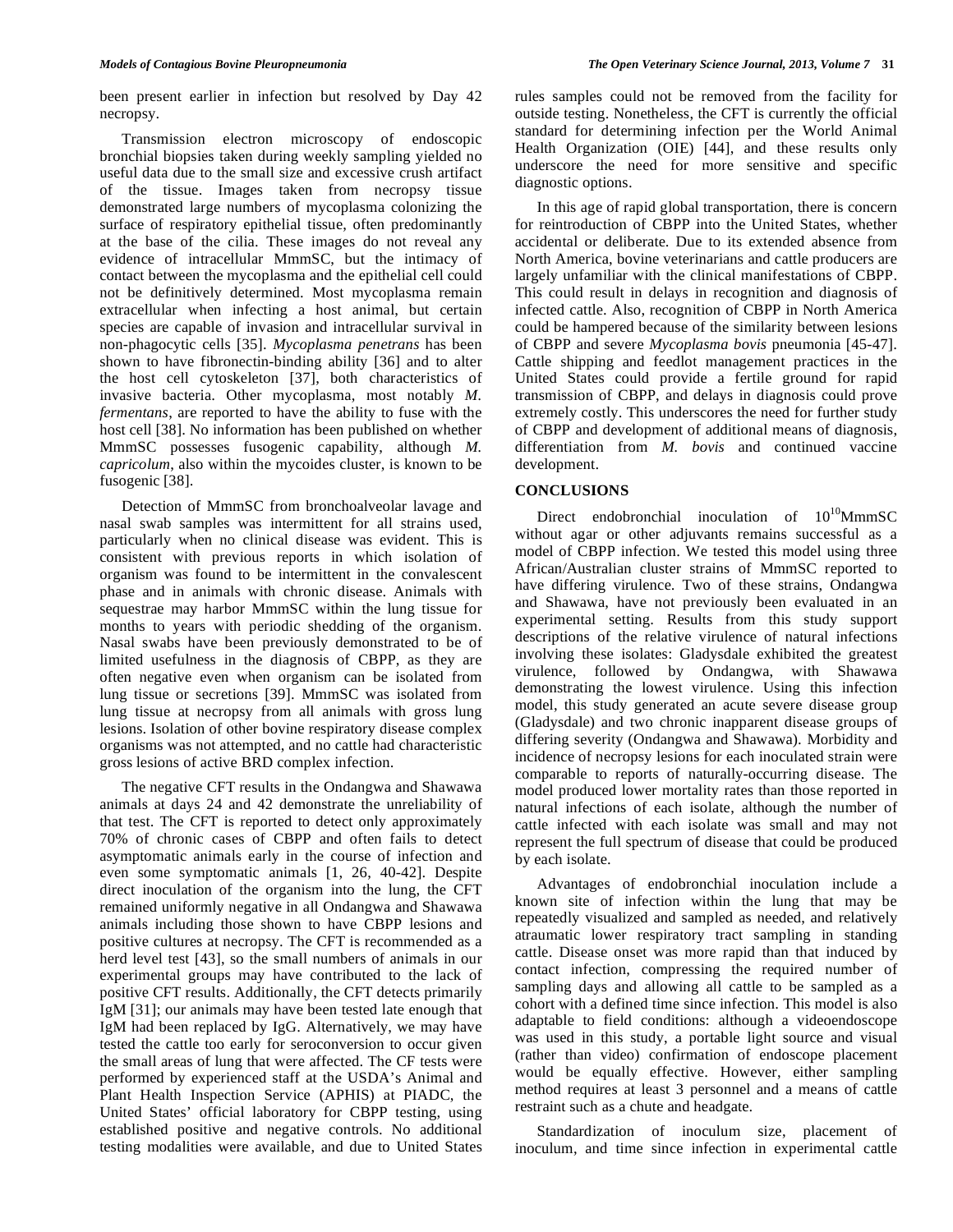may remove some of the uncertainty present in the studies of natural or experimental in-contact CBPP infections. The development of these three side-by-side CBPP models of differing virulence will also permit more direct comparison of host effects versus inoculum effects. This model, using any of the tested strains, could be applied to discrete subgroups of cattle segregated by species, breed or bovine leukocyte antigen (BoLA) type. The model and data presented in this study should facilitate future analysis of MmmSC strains of differential virulence.

# **ABBREVIATIONS**

| BAL          | $=$ Bronchoalveolar lavage                                  |
|--------------|-------------------------------------------------------------|
| <b>BoLA</b>  | $=$ Bovine leukocyte antigen                                |
| <b>BRD</b>   | $=$ Bovine respiratory disease complex                      |
| <b>CBPP</b>  | $=$ Contagious Bovine Pleuropneumonia                       |
| <b>DHS</b>   | $=$ Department of Homeland Security                         |
| MmmSC        | $=$ Mycoplasma mycoides subspecies mycoides<br>small colony |
| <b>OIE</b>   | $=$ World Animal Health Organization                        |
| <b>PIADC</b> | $=$ Plum Island Foreign Animal Disease Center               |
| <b>PBS</b>   | $=$ Phosphate buffered saline                               |
| חרמת         | Delenis cases alesta associación                            |

APHIS = Animal and Plant Health Inspection Service

- $PCR = Polymerase chain reaction$
- USDA = United States Department of Agriculture

# **CONFLICT OF INTEREST**

 The authors confirm that this article content has no conflict of interest.

## **ACKNOWLEDGEMENTS**

 Supported by United States Department of Homeland Security/ United States Department of Agriculture grant 58- 194-02-250 and a U.S. Department of Homeland Security-National Center of Excellence for Foreign Animal and Zoonotic Disease (FAZD) Defense grant ONR-N00014-04- 1-0. The authors thank Roberta Pugh, Mindy Barnett, Dr. Luis Rodriguez, Dr. Mary Lou Berninger, Dr. Samia Metwally and Dr. Daniel Rock for technical assistance.

# **REFERENCES**

- [1] Provost A, Perreau P, Bréard A. Contagious bovine pleuropneumonia. Rev Sci Tech 1987; 6(3): 625-79.
- [2] Windsor RS. The eradication of contagious bovine pleuropneumonia from south western Africa. A plan for action. Ann N Y Acad Sci 2000; 916: 326-32.
- [3] Marobela-Raborokgwe C. Contagious bovine pleuropneumonia in Botswana: experience with control, eradication, prevention and surveillance. Vet Ital 2011; 47(4): 397-405.
- [4] Poumarat F, Solsona M. Molecular epidemiology of Mycoplasma mycoides subsp. mycoides biotype Small Colony, the agent of contagious bovine pleuropneumonia. Vet Microbiol 1995; 47(3-4): 305-15.
- [5] Vilei EM, Abdo EM, Nicolet J, *et al*. Genomic and antigenic differences between the European and African/Australian clusters of Mycoplasma mycoides subsp. mycoides SC. Microbiology 2000; 146 (2): 477-486.
- [6] Dupuy V, Manso-Silvan L, Barbe V, *et al*. Evolutionary history of contagious bovine pleuropneumonia using next generation sequencing of Mycoplasma mycoides subsp mycoides "Small Colony". PLoS ONE 2012; 7(10): e46821.
- [7] Nicholas RA, Bashiruddin JB. Mycoplasma mycoides subspecies mycoides (small colony variant): the agent of contagious bovine pleuropneumonia and member of the "Mycoplasma mycoides cluster". J Comp Pathol 1995; 113(1): 1-27.
- [8] Bygrave A, Moulton J, Shifrine M. Clinical, serological and pathological findings in an outbreak of contagious bovine pleuropneumonia. Bull Epizoot Dis Afr 1968; 16: 21-46.
- [9] ter Laak EA. Contagious bovine pleuropneumonia. A review. Vet Q 1992; 14(3): 104-10.
- [10] Thiaucourt F, Dedieu L, Maillard JC, *et al*. Contagious bovine pleuropneumonia vaccines, historic highlights, present situation and hopes. Dev Biol (Basel) 2003; 114: 147-60.
- [11] Hubschle OJ, Tjipura-Zaire G, Abusugra I, *et al*. Experimental field trial with an immunostimulating complex (ISCOM) vaccine against contagious bovine pleuropneumonia. J Vet Med B Infect Dis Vet Public Health 2003; 50(6): 298-303.
- [12] Ayling RD, Bisgaard-Frantzen S, March JB, Godinho K, Nicholas RA. Assessing the in vitro effectiveness of antimicrobials against Mycoplasma mycoides subsp. mycoides small-colony type to reduce contagious bovine pleuropneumonia infection. Antimicrob Agents Chemother 2005; 49(12): 5162-5.
- [13] Yaya A, Wesonga H, Thiaucourt F. Use of long-acting tetracyclines for CBPP- preliminary results. Report of the Third Meeting of the FAO/OIE/OAU-IBAR Consultative Group on CBPP, Rome 2003 2004; pp. 112-3.
- [14] Huebschle OJ, Ayling RD, Godinho K, *et al*. Danofloxacin (Advocin) reduces the spread of contagious bovine pleuropneumonia to healthy in-contact cattle. Res Vet Sci 2006; 81(3): 304-9.
- [15] Nicholas RAJ, Ayling RD, Tjipura-Zaire G, Rowan T. Treatment of contagious bovine pleuropneumonia. vol. 171. London: BMJ Publishing Group 2012.
- [16] Waite ER, March JB. Capsular polysaccharide conjugate vaccines against contagious bovine pleuropneumonia: Immune responses and protection in mice. J Comp Pathol 2002; 126(2-3): 171-82.
- [17] March JB, Jepson CD, Clark JR, Totsika M, Calcutt MJ. Phage library screening for the rapid identification and in vivo testing of candidate genes for a DNA vaccine against Mycoplasma mycoides subsp. mycoides small colony biotype. Infect Immun 2006; 74(1): 167-74.
- [18] Bischof DF, Janis C, Vilei EM, Bertoni G, Frey J. Cytotoxicity of Mycoplasma mycoides subsp. mycoides small colony type to bovine epithelial cells. Infect Immun 2008; 76(1): 263-9.
- [19] Jungi TW, Krampe M, Sileghem M, Griot C, Nicolet J. Differential and strain-specific triggering of bovine alveolar macrophage effector functions by mycoplasmas. Microb Pathog 1996; 21(6): 487-98.
- [20] Niang M, Diallo M, Cisse O, *et al*. Pulmonary and serum antibody responses elicited in zebu cattle experimentally infected with Mycoplasma mycoides subsp. mycoides SC by contact exposure. Vet Res 2006; 37(5): 733-44.
- [21] Dedieu L, Balcer-Rodrigues V, Yaya A, *et al.* Gamma interferonproducing CD4 T-cells correlate with resistance to Mycoplasma mycoides subsp mycoides SC infection in cattle. Vet Immunol Immunopathol 2005; 107(3-4): 217-33.
- [22] Abdo el M, Nicolet J, Miserez R, *et al*. Humoral and bronchial immune responses in cattle experimentally infected with Mycoplasma mycoides subsp. mycoides small colony type. Vet Microbiol 1998; 59(2-3): 109-22.
- [23] Masiga WN. Comparative susceptibility of Bos indicus and Bos taurus to contagious bovine pleuropneumonia, and the efficacy of the T1 broth culture vaccine. Vet Rec 1972; 90(18): 499-502.
- [24] Windsor RS, Masiga WN. Investigations into the role of carrier animals in the spread of contagious bovine pleuropneumonia. Res Vet Sci 1977; 23(2): 224-9.
- [25] Windsor RS, Masiga WN, Read WC. The efficacy of T strain broth vaccine against contagious bovine pleuropneumonia: in-contact trials carried out two years after primary vaccination. Vet Rec 1972; 90(1): 2-5.
- [26] Nkando IG, Wesonga HO, Kuria JKN, McKeever D. Assessing the effectiveness of intubation as a challenge model in contagious bovine pleuropneumonia vaccine experiments. Trop Anim Health Prod 2010; 42(8): 1743-7.
- [27] Abusugra I, Wolf G, Bolske G, Thiaucourt F, Morein B. ISCOM vaccine against contagious bovine pleuropneumonia (CBPP). 1.